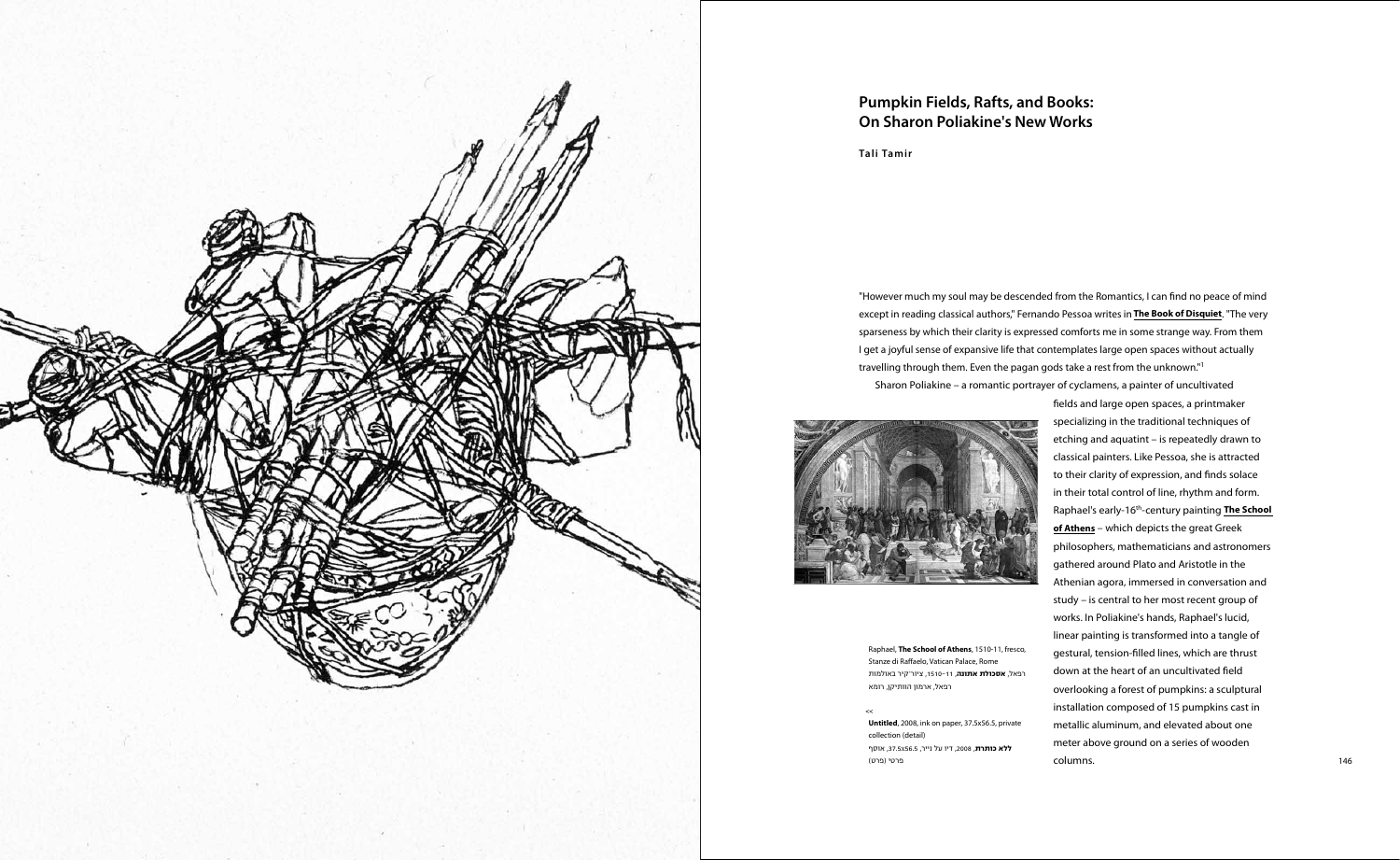What connects the cyclamens that have appeared in many of Poliakine's paintings and drawings since 1997, and whose pale pink fowers and delicate leaves thrive in rocky crevices, to the heavy, clumsy pumpkins basking in the sun? And how does the poetics of the cyclamen, which functions in Poliakine's works as an emblem of drawing, relate to the heavy, formless mass of the pumpkin, which is far removed from any gestural drama?

The tension between line and patches of color, between the cyclamen and the pumpkin, runs through Poliakine's works – traversing a rustic terrain characterized by a rich, muddy materiality as dense as an uncultivated feld, and intersecting with a sphere of cultivated knowledge and sophistication, culture and history. Sharon Poliakine fuses together these diferent substances, weaving them into a single continuum. Her pumpkins, whose clown-like orange color has been transformed into metallic silver, attract additional objects, most of which are related to the physical act of painting: brushes, empty paint tubes, bowls flled with leftover paint, pencils, books, twigs and string – remains of the painting process that have been transformed into vestiges; balanced on fat wooden constructions atop the uneven surface of the pumpkins, these odds and ends suddenly come to resemble a series of rafts topped by futtering sails. Another art historical specter slowly emerges into memory: Théodore Gericault's **Raft of the Medusa** (1819).

The uncultivated appearance of Poliakine's feld is thus somewhat deceptive, for it gives rise to a crop of pumpkins that sprout knowledge, capsules containing fragments of the history of painting, tiny rafts that carry not only the memory of art, but also emblems of artmaking. The wooden columns on which these pumpkins rest are similarly marked by the painting process, covered with stains of paint like an artist's work smock. They too sprout various extensions that branch out sideways, supporting an additional vestige of the painting process: a bowl containing coagulated paint and a brush whose hairs have long dried out. Once again, Poliakine has created a labyrinth of lines that grow increasingly tangled, yet whose progression is punctured by a series of pauses created by the selfcontained mass of each pumpkin. Like an awkward reincarnation of Brancusi's sleeping muse, whose dreams are similarly withheld from us, each pumpkin rests on its pedestal, with a book lying below it like a pillow for the sleeper. The personifcation of Liberty from Delacroix's painting is emblazoned on the cover of one of these books, while the cover of another is stamped with the word LIBRI, which alludes both to books and to liberty and freedom. Brancusi thus joins the ghosts of the old masters wandering among Poliakine's works: set atop a column, the sculptural image of a pumpkin resting on a book subtly alludes to Brancusi's horizontal accumulation of elements.

145 144 that recedes into the perspectival depth of the factory space. Like Claude Monet, who identifed the surface of the painting with the surface of his lily pond, so Poliakine presents the surface of the painting as an untouched, virginal plot of land, an open feld that will succumb to any form of treatment. The painting **Field I** (2000), in which a reddish-brown expanse stretches out across the canvas, contains no agricultural crops; instead, scattered across the surface are a single white work glove, an empty tube of paint, bits of paper, and rags: traces of the act of painting that have been "planted" in the earth. **Ignorant Field**, which was painted a decade later, is far removed from a pantheistic natural expanse that predates the rise of civilization, and is identifed instead with the early capitalist era of the industrial revolution. What appear at frst glance to be furrows or trees are in fact rows of long-armed looms, which are situated in the vast space of an  $18<sup>th</sup>$ -century textile factory. This diptych is based on an etching published in a French book about the industrial revolution, in which dozens of workers are seen bent over their looms. Poliakine transformed this early industrial landscape, which is also related to the history of printmaking, into a feld

Ricardo Reis, one of Fernando Pessoa's heteronyms, likened his poems to columns, and himself to one who "sits with assurance on the steady column." And then:

I do not fear the endless future flow Of time and of oblivion; For when the mind is steady, it contemplates within itself The refections of the world and is created by them Each time again, while as for Art, It's by the world, not by the mind, engendered. And so the external moment stamps its being On that slate and lasts forever.<sup>2</sup>

Sharon Poliakine vacillates between the world and the mind, asking where, in between them,

is the locus of artistic creation.

## **Fields**

The painting **Ignorant Field** (2010), for which the current exhibition at the Tel Aviv Museum of Art is named, alludes to the Romantic allure of a pristine natural world, a rough and rugged terrain; at the same time, the uncultivated character of this terrain invokes the ethos of work: this is a feld that calls for laborers with calloused hands to bend over the earth; a field whose cultivation involves plowing with difficulty through the muddy ground, clearing away rocks, pulling out weeds, working the land and teaching it to yield generous fruits. As the poet Israel Eliraz wrote in a cycle of poems about the paintings of Avigdor Stematsky: "What have I here at hand / a terrain, low-lying land / which I must make into a fertile plot / a territory."3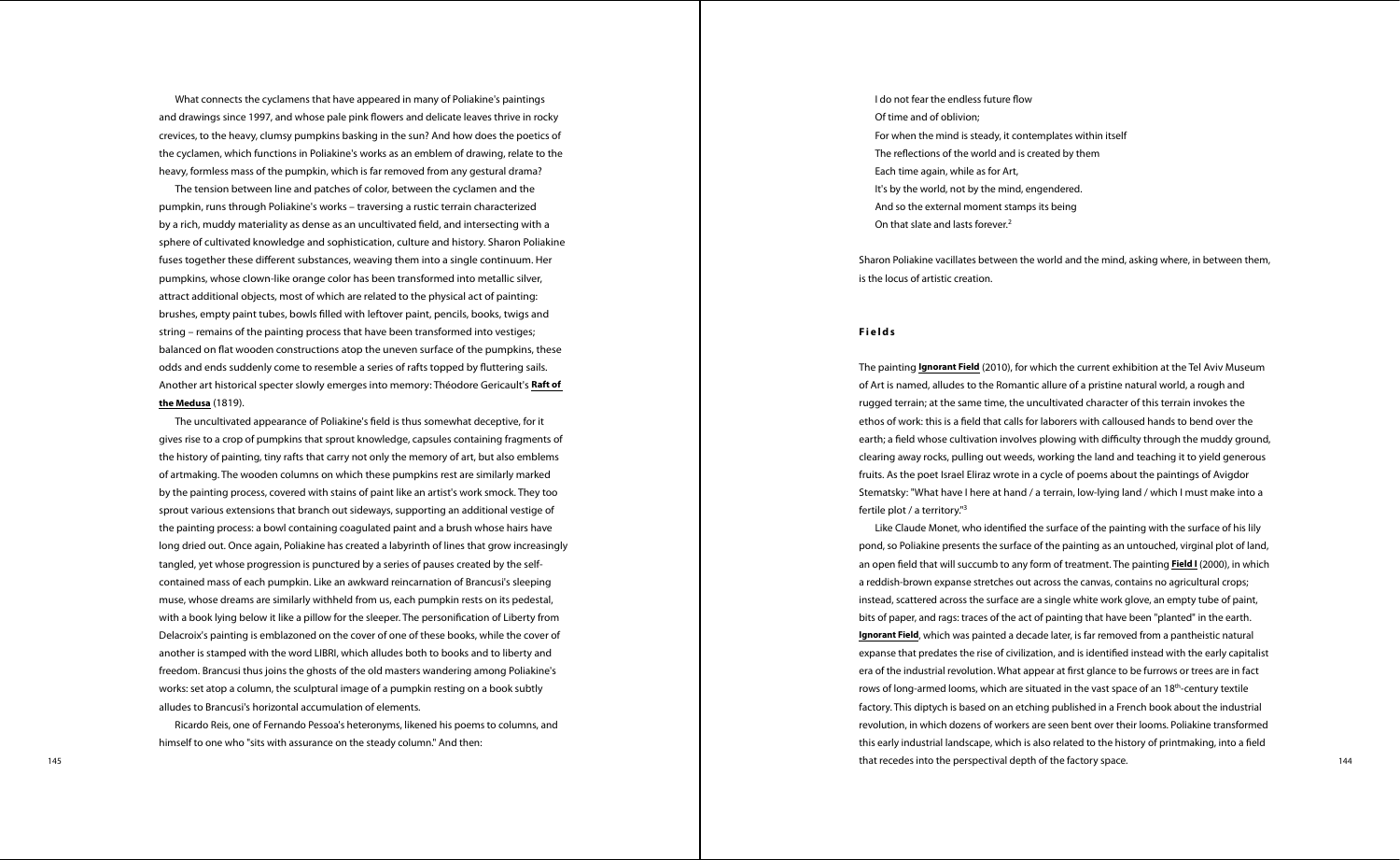Within the double space of this composition, the artist painted two pumpkins that appear as swollen black silhouettes with a curlicue outline – creating an illusory state in which technology folds in on agriculture, and the space of the factory fuses with that of the feld. The only absent element is the fgure of the proletarian worker; it is as if he were completely assimilated into the fgure of the painter "working" the surface of the painting with great efort, exerting himself like a farmer tending to his pumpkins. In this work, Poliakine fuses the plow, the loom and the printing press into a single image that bespeaks her preference for low-tech processes – a preference that is similarly revealed by the tools she constructs herself in order to "plow" the surface of the painting. On Poliakine's autarkic farm, even the work tools are handmade in accordance with the dictates of painting: using a "harrow" composed of 70 paintbrushes, each dipped into a diferent color, she paints "striped felds" that could easily be defned as "abstract" were they not shaped by such a specifc work tool and concrete form of action.

143 142 point, in order to enhance its physical presence, Poliakine developed a special technique: One may well liken Sharon Poliakine, dragging the "harrow" she built out of paintbrushes, to the farmer in Van Gogh's drawing. Like him, she chooses to be "her own horse," learning the tricks of the trade by engaging in a grueling work process. And her models are none other than the great masters of Western art – Uccello, Raphael, Rembrandt, Velázquez, Goya, Géricault, Delacroix: "What distinguishes these artists is that the questions they confront are still so relevant today: how to lay the image on the canvas, how to organize the

These are my teachers."<sup>5</sup>

In August 1888, Vincent Van Gogh painted himself on his way to the felds, with his work tools peering out of his backpack and his head topped by a yellow straw hat; **The Painter on His Way to Work** depicts Van Gogh setting out alone for a day's work, with nothing but his own dark shadow for company. In a letter to his brother Theo, which included a drawing of a farmer pulling a harrow through a large feld, Van Gogh wrote of the similarity he saw between agricultural work and painting: "One must undertake it [the work of painting] with confdence, with a certain assurance that one is doing a reasonable thing, like the farmer drives his plough, or like our friend in the scratch below, who is harrowing, and even drags the harrow himself. If one hasn't a horse, one is one's own horse – many people do so here."<sup>4</sup> Van Gogh, whose art reveals his great sensitivity both towards wide-open felds and towards the working and peasant classes (see his 1884 **Weaver** or his 1888 **Sower**, among other paintings), sought an agricultural metaphor in order to express his peasant-like commitment to the work of painting. The likening of the painting to a feld did not appear strange to one who had experienced the act of painting as a continuous struggle, akin to plowing one's way through an uncultivated terrain whose laws and secrets he was constrained to learn on his own. "If you hear a voice within you say 'you cannot paint,' then by all means paint, and that voice will be silenced," Van Gogh added in the same letter to his brother. His self-belittlement is not directed at himself as a person, but rather at "painting" and at himself as a "painter": only the act of painting is capable of cultivating the painter within.

compositional space. I am interested in how a personal statement can appear unexpectedly within a work created by a painter in the service of the king. This is how I studied painting.

In the context of her own personal dialogue with these masters, Poliakine studies Raphael's **School of Athens**, for instance, through countless small-scale reproductions of this fresco, which enters her repository of images as an archeological artifact excavated from the history of painting. Raphael's challenging composition, in which more than 50 fgures are situated beneath a majestic arch within an architectural structure, is bisected in Poliakine's image: one part of the image quotes the base of the arch and the left supporting column, and includes a drawing of cyclamens; the outline of the entire arch is only alluded to by a series of red marks that dot the drawing. The second part of the image brings together the group of philosophers from Raphael's painting, whose black outlines stand out against a pink ground. Above them extends one of Poliakine's garlands: a drawing of an object composed of tubes tied to a fg branch. Below the group of philosophers is a detail of the ornamental foor pattern from the Renaissance painting. One may describe this as an instance in which diferent fragments of Raphael's composition meet in Poliakine's feld of painting, with which they share nothing but an obsession with line. The linear drawing of the group of philosophers and the drawing of the cyclamens are placed one alongside another, as two instances of a record-breaking ability to combine thousands of lines and hatching marks into a living membrane, a virtuoso feat of drawing that requires the kind of control and precision demanded of a tightrope walker. The allure of the cyclamens, which make a rare appearance here in full bloom, echoes the majesty of the philosophers: beauty coexists with knowledge, art with nature, sophistication with simplicity.

Poliakine's "quotations" thus do not involve copying existing images and planting them into her work in the spirit of 1980s postmodernism; rather, they constitute acts of homage and experiments performed through the use of her primary research tools: line and drawing. The line traced by Poliakine follows the gaze in real time. Rather than creating a dynamic choreography of rich brushstrokes, she chooses to adhere to this line as it makes its way both across the paper and through the history of painting; this is a line that circumscribes areas of light and shade, breaking up into countless hatching marks and necessitating a great degree of concentration and capacity for observation. "Drawing is a means of solving problems," she explains in reference to the instances of imprecision, the areas in which gaps or mistakes are resolved. Her line strives to trace the contours of the image, insistently maintaining the connection between eye and hand, adhering to the paper as it etches various paths and itineraries across it, occasionally circling back to a missed intersection and then moving forward again; this is a line that attempts to reach every corner, to perform every subtle twist and turn, operating like a precise and demanding mechanism. At a certain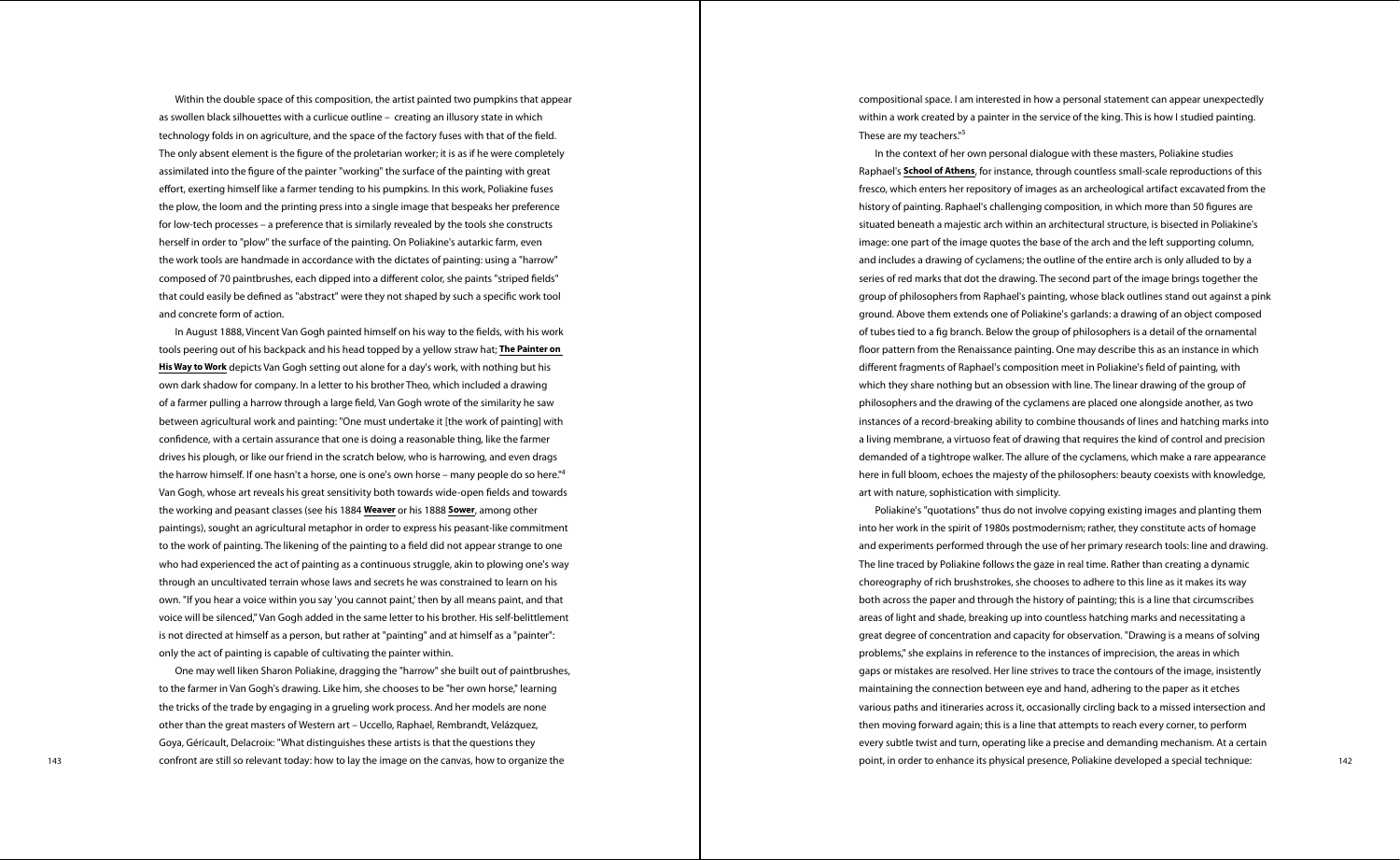she squeezes the paint out of a small hole in the corner of a plastic sandwich bag to create three-dimensional, serpentine forms. This technique, which she calls "Nicole" (after the company that manufactures the bags), produces an organic-looking line, which resembles an undulating secretion left behind on the ground by a passing insect. The process of squeezing out the oil paint is much slower than the drawing process; and the resulting lines bespeak the kind of effort Poliakine is interested in – an effort similar to the one exerted while blazing a new trail. At the same time, this process also alludes to the existence of another world, one shaped by the kind of daily tasks that face a mother and housewife. Once again, she draws a connection between a reality centered on manual labor (the work of the printmaker, the mother preparing sandwiches) and the elevated realm of artmaking.

Poliakine operates at a removal from the Israeli tradition of abstraction, which is based on the creation of transparent layers of color that are superimposed one upon another; instead, her large-scale paintings constitute layered felds of images, which may be likened to an accumulation of distinct geological strata. Many of her paintings include diagonal lines of "rain" that fall on the image and blur it, while contributing to the agricultural conceptualization of a saturated "feld of painting." Drawing maintains its autonomy against this ground, appearing as a network of clear traces – an additional image that adheres to the surface and maintains its distinct appearance within the growing mound of vestiges.

various traces: emptied tubes of paint, dry paintbrushes, pencils, bowls for mixing paint, rags, trowels, lids, and so forth. Poliakine does not view these things as unnecessary debris; she simply moves them aside, returning to them at a later stage in order to bind them together and create tangled masses with multiple protrusions, which are not quite sculptures nor really objects: one may think of them as memorials of sorts to the painting process that has just been completed. These things, which are bound together with tightly wound white string, form a knotted mesh of lines and knots, which are later reincarnated in her tangled black ink drawings. They subsequently reappear in her large oil paintings, where their status is revised once again as they join Poliakine's "mounds of images" – layered archeological formations that participate in the production of a private mythology. The monumental oil paintings, in turn, similarly leave behind diferent traces, which are scattered throughout the studio like the fotsam and jetsam of a sunken ship washed onto the shore; and once again, Poliakine gathers up these bits and pieces, coiling and "knitting" them into bundles.<sup>6</sup>

### **Autarky**

One possible way of approaching Sharon Poliakine's rich and complex oeuvre, before actually turning to decode her images and themes, is to study the internal logic that shapes her work process. In this context, one central principle becomes clear: Poliakine moves along a circular, self-enclosed course, so that the objects that serve as models for her paintings are not borrowed from the outside world: rather, they are eclectic, artifcial, three-dimensional "creatures" constructed by the artist herself, and born within the space of the studio.

Every single thing that crosses the threshold separating her studio from the outside (from the "world") undergoes a formal and structural transformation that prepares it for entering the transparent container of the artwork; from this point onwards, it moves in a cyclical manner from sculpture to drawing to painting and back again to sculpture, and then once more from sculpture to print… and yet her paintings, like all of those things that adhere to them, address the world and human reality. At the same time, they also speak of the power of art to instigate change, while relating the physical and material dimension of artmaking to its theoretical underpinnings.

It is difficult to determine where this cycle begins. Let us imagine that it is possible to

141 140 define the end point of the painting process, whose vestiges include used objects and states are and the state of the growth of the dandowner's crops. The state of the state of the state of the state of the state o From this point of view, the studio functions as a sort of biological lab, which fosters the growth of various life forms and crops in order to sustain its existence: an autarkic farm or productive microcosm, whose every component is designed to serves its needs. This form of self-sustenance, which may be described as "autarkic feudalism," is not merely a function of a pragmatic work process; it is also a product of a certain state of mind and of an underlying insight concerning the act of painting, which involves a regression to a seemingly archaic, simple and even somewhat "wild" stance. The term "autarkic feudalism," in this context, alludes – in addition to the cyclical structure of Poliakine's work process – to the inferior status of the vassals, the peasants "with mud on their hands" whose daily labor is responsible for the growth of the landowner's crops.

Her interest in landscapes and vegetation is similarly pursued without venturing outdoors. Instead, she produces the "landscape" herself, in her studio: several heads of broccoli or caulifower placed on the table, alongside a series of matches arranged at set intervals and held together with string. This is not a simple "still life" designed to support a demonstration of virtuosity while offering a meditative reflection on the world of things; rather, it serves as a model for tangled drawings on paper or on canvas – where it appears as a thick "forest" with a fence running through it, if not as a metaphor for an increasingly convoluted labyrinth… The three-dimensional object is thus recast in two dimensions, and black ink is later replaced by thick oil paint – a series of reincarnations akin to the gradual transformation of a cocoon into a butterfy. Domestic things borrowed from the space of the kitchen (matches, caulifower and broccoli) are thus relocated into the theatrical space of the studio, where they are viewed from a new perspective; they now represent something that is greater than themselves, something that "remembers" its humble origins while succumbing to the transformative power of art.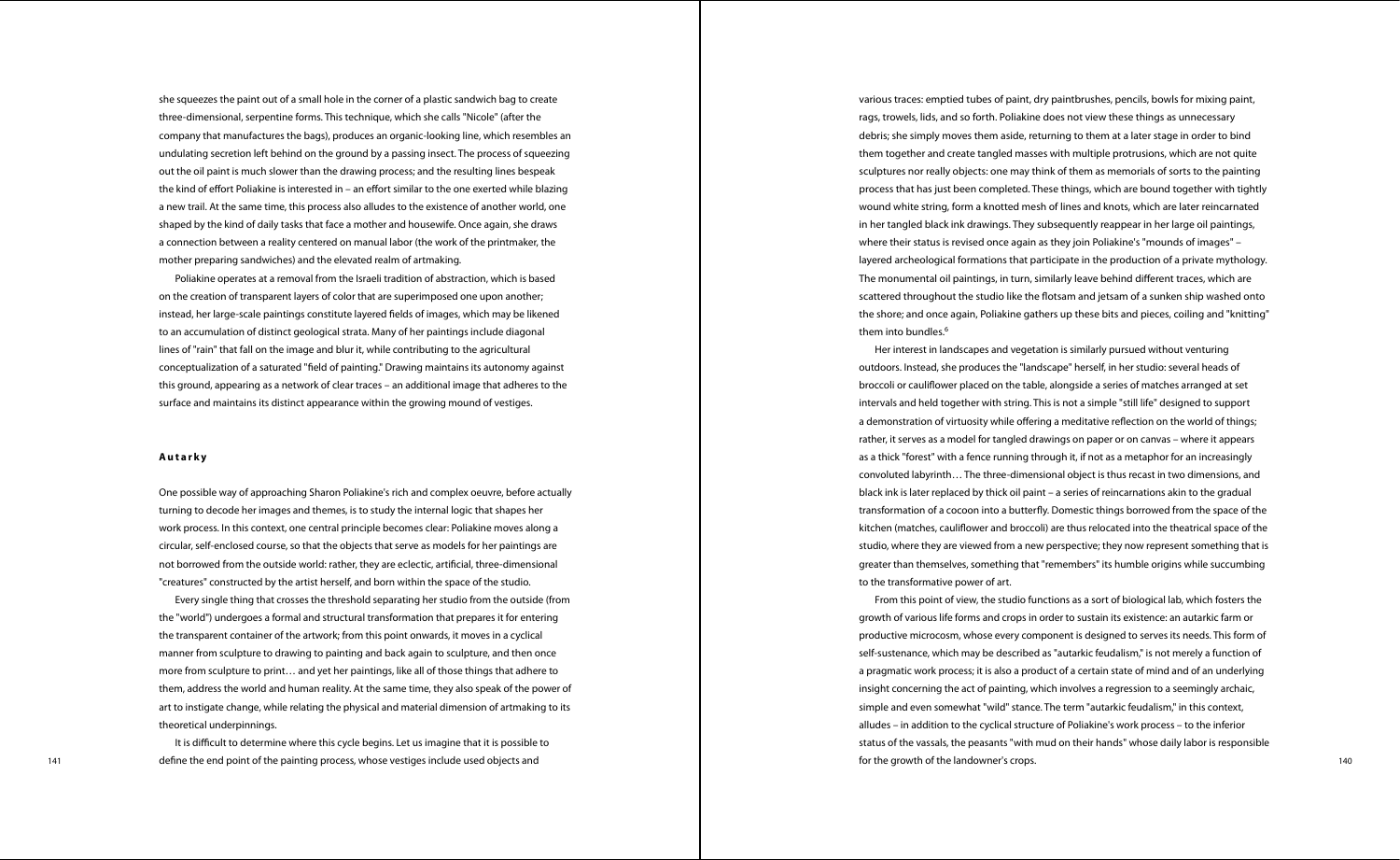Poliakine spent 18 years working as a senior printmaker at the Jerusalem Print Workshop – where, in the words of Osant Zukerman Rechter, she was constantly busy "[...] etching, spreading, wiping plates, wetting papers, printing, raising, turning the aquatint-box handle, rolling the press, etc."<sup>7</sup> During this period, she provided important assistance to well-known artists attempting to express their ideas through the medium of printmaking, while strengthening her self-declared afliation with the class of manual laborers, or craftsmen. The art-historical fgure she has chosen as her alter-ego is that of a printmaker, based on an anonymous 16<sup>th</sup>-century etching.<sup>8</sup> Four-hundred years ago, this printmaker – like Virginia Wolf's Orlando – was a man… yet even the sexual identity of the male printmaker in the original etching appears rather ambiguous; his head is surrounded by a mane of curls, and he "rides" the printing press as if it were a horse. Poliakine transformed him into a female fgure as part of her search for "another kind of female identity, that of a woman who may function naturally as a man," representing a form of self-sustaining "gender autarky." Her transition to the "male" practice of oil painting on canvas – a transition that Zukerman Rechter rightly pays signifcant attention to, describing it as a process of climbing up the ladder of art $9$  – thus took place without her abandoning the worker's ethos. "I have to get up in the morning and go to work, otherwise I will have nothing," she says by way of explaining the sense of discipline that shapes the relationship between the house and the studio. Today she is indeed a "painter" who creates oil paintings on canvas, yet she still thinks of herself as a "proletarian laborer in the service of painting," as the one charged with using all her force to roll the press over the surface of the paper; accordingly, her paintings are sufused with an underlying sense of tension – the tension between the physical action being performed and the painting's spiritual potential. This is the gap in which Sharon Poliakine's artmaking evolves, brewing and multiplying within its own confnes, quoting from the history of art, building models and subjecting them to a sustained process of observation.

139 139 139 138 **Some of their titles (Mound of Cyclamens**, 2010), alludes to an archeology of objects and to the **their some their withered bodies with vitality.** As she herself puts it, "There is something powerful about Poliakine's felds tell of a boundless sphere, a vast exterior space; nevertheless, I would like to argue that the genre of still-life painting, which is related to closed internal spaces, occupies a central place in her work, and exceeds her interest in direct observation. Still-life painting is not a goal in itself in Poliakine's oeuvre, where the cultural icon known as "still life" is replaced with a discourse on still life, on objects transformed into vestiges and on painting as a monumental memorial to this very process. The structure of the archeological mound, which constitutes an organizing principle in many of her paintings, and which is even referred to by

### **Still Life**

necrophilic sense of sufocation produced by holy relics. Death lies somewhere at the bottom



of these mounds, and has its say.

The vestiges of the painting process – and especially the empty tubes of paint and paintbrushes – are transformed into independent entities in Poliakine's paintings. What preoccupies her is not the iconic status of painting itself, but rather the iconic status of its means of production. She points to this status in a simple and direct manner: a hand – her hand – enters the compositional "frame" and touches a pile of tubes and paintbrushes on a table. Every so often, a page from a book of reproductions peers out from under a pile to reveal a fragment of a classical drawing, a winged angel. "The hand returns in these paintings like a surplus element, an addition, perhaps like a seal," Yaara Shechori wrote; "it bursts into



the frame as if to destroy what lies beneath it, yet an additional gaze reveals it to be one of the painting's own bones."10 The tubes of paint do indeed resemble a pile of bones; or else the matter of painting is likened to an extension of the hand, a continuation of the body. By means of the tautology "here is paint, here is a hand," Poliakine attempts to coax out – out of the hand and out of the pile – the mystery embedded within the artistic statement.

Poliakine dedicated an entire series to the motif of garlands, which may be read as a homage to Moshe Gerhsuni and to his paintings of garlands; her own garlands, however, refuse to conform to the most basic characteristic of such arrangements – that is, their circular form. Instead, she attaches her bundles of objects to a fg branch or asparagus stalk, creating a "circle" that is not round, but rather composed of a number of diferent and unrelated elements. Poliakine's garlands are full of angular extrusions, as if she had attempted to make the

circle into a square; they are reminiscent in spirit of those created by the photographer Shosh Kormush, who liked combining blooming and withered flowers in a circle of life and death. Yet while Kormush embalmed the plants she photographed, and thus froze them for all of eternity, Poliakine chooses to paint her cyclamens at an intermediate stage – no longer in full bloom, yet not yet desiccated and frozen. Her fowers wither and droop in their domestic pots, forming an avalanche of limp forms that are pulled downwards, while the tense line, which seems to be constantly searching for something, miraculously charges their withered bodies with vitality. As she herself puts it, "There is something powerful about

**Rain VII**, 2010, etching, aquatint and silkscreen, 27.5x20 **גשם VII**, ,2010 תצריב, אקווטינטה והדפס משי, 20x27.5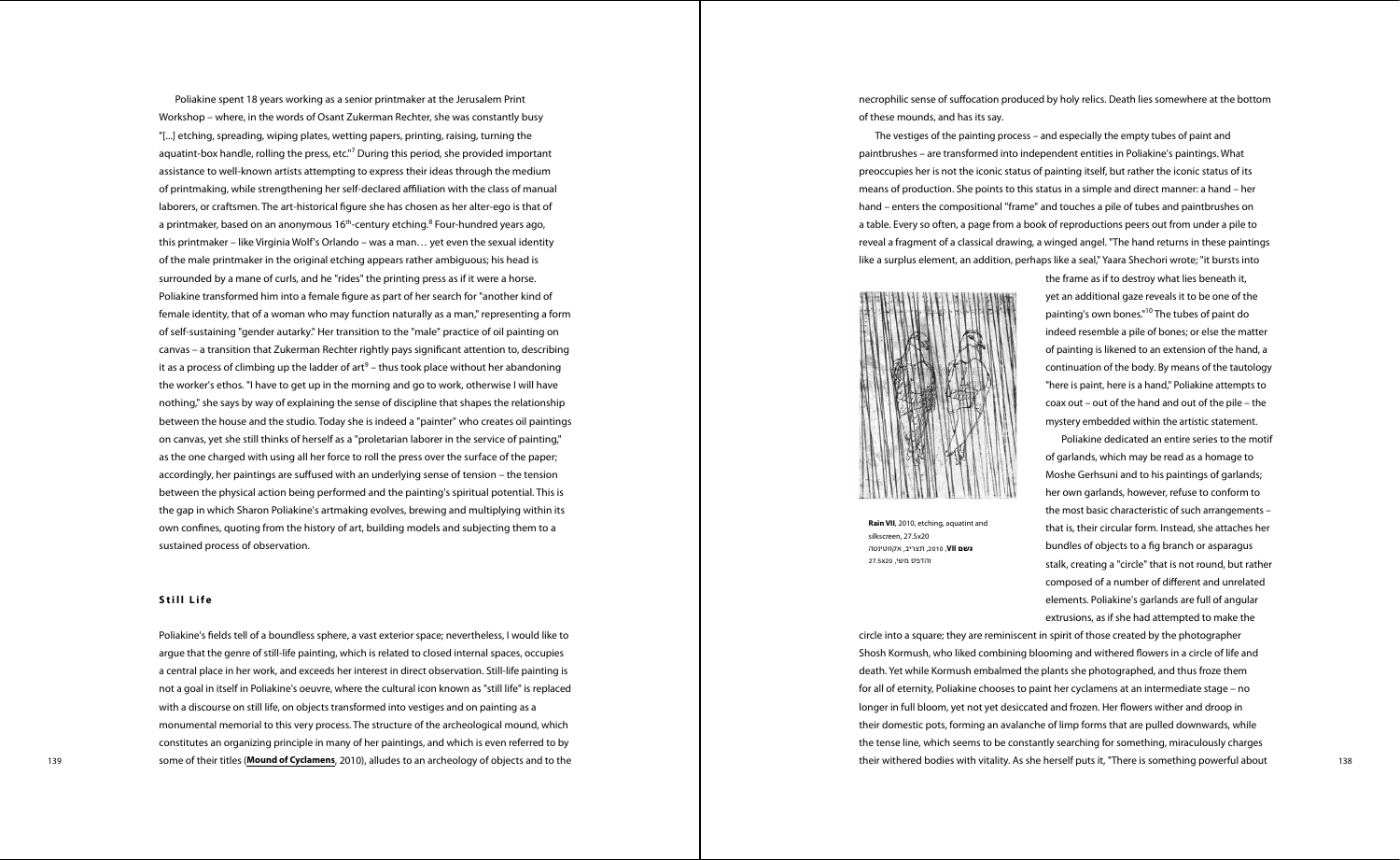the way cyclamens bow their heads." Similarly, the "garlands," which combine vegetal and mineral elements, constitute still lifes that have been bundled up, shrouded even, yet which unexpectedly sprout a living branch – a strange growth that is not synchronized with the earth, and which does not seem to offer a real prospect of life.

The violence to which Poliakine subjects the empty, crushed tubes of paint – tying them, handcufng them, overturning them so that their heads hang down and their legs stick up – renders them palpably human, for this type of cruelty is reserved for human beings. From a compositional point of view, these bundles are reminiscent of the forms and scattered piles of bodies in Goya's **The Disasters of War**. At the same time, they create a dialectic between the idea of painting and the physical act of painting; held together with string, they are attached to the paintings like prosthetic limbs, like a step child or a note affixed to the surface.

137 136 the low-tech values she tends to underscore. 136 the small paintings, the small paintings, the small paintings, the small paintings, the small paintings, the small paintings, the small paintings, the small painting Poliakine enhances the perception of her paintings as mounds of vestiges when she transforms them into objects, confating the surface of the painting with the cover of a case. The title **Empty Case** (2010) plays on the double meaning of the word "case," and suggests that the painting "has no case," no substance underlying the painter's manipulations. The lid of this empty case is painted with a stylized decorative pattern that combines branches, lizards and frogs, and which was borrowed from the cover of an old book about extinct animals. Painted at the center of this painting-cum-case are two golden hinges, which are reminiscent of the metal hinges that held together the books Poliakine created between 1995 and 2000 out of tin sheets. This simple mechanism, which includes no invisible components, may be related to the insistence on ethical transparency that sufuses Poliakine's work, and to the low-tech values she tends to underscore.

A dead bird found at the side of the road has become another recurrent motif in Poliakine's repository of images – appearing repeatedly in her works as a single or double fgure, and represented either vertically or horizontally. It has become part of the mound of images, where it appears as a nameless hieroglyph, superimposed on the female printmaker's silhouette, buried under a mound of cyclamens, attached to the tied bundles of objects. A dead bird – its legs gathered under its body, its feathers carefully ordered. Poliakine insisted on drawing it directly from life, competing with the process of rotting and decomposition. Once it was captured on paper, the bird entered the cycle of reincarnation: from drawing to print, from drawing to painting and back again. Poliakine subsequently also painted a lifeless bat, whose death echoes the quiet death of the bird. The artist Tsibi Geva painted birds from the book **Birds of Israel**. Yet Poliakine does not paint local birds, but simply dead birds. The process of drawing them is akin to stroking their feathers, a form of compassion.

### **Cases and Pianos**

**Empty Case** is an ambiguous painting – both in terms of the contrast between mysterious, dark elegance and a suggestive, animalistic quality, and in terms of the illusion of opening and closing created by the hinge mechanism. Two related paintings are **Industrial Case**, which quotes the image of a 19th century textile factory, and **Piano Case**, which alludes to the world of music and musical education. Taken together, these cases (Pandora's boxes? Sepulchers?)

# contain various keys for interpreting Poliakine's iconography.

Poliakine grew up in a family of musicians, and played the piano for 11 years. Her paintings of pianos are thus concerned with childhood, and with the experience of "the gap between the perfect place and my place" – a gap that the demanding routine of playing the piano made acutely clear. She paints the piano she played as a child, which appears once in sharp profle and once as an isometric drawing based on a technical drawing made at her request by her father, an architect. In both paintings the piano appears as a black, heavy, opaque mass. Poliakine is fascinated by the invisible connection between this black mass and the intangible music that is supposed to emanate from it – a connection that involves a combination of hard work and a creative spark. The art of piano playing appears, in this context, as a function of exhausting practice; an oppressive regime that involves constant self-discipline, and which may feetingly give rise to a moment of grace – the grace of music. The black piano box has been transformed, in Poliakine's painting, into a kind of memorial or rigid, vertical tombstone, which attracts sound just like gesture or action, in Poliakine's experience, organize her intellectual and emotional world: "Black is not just a fact. It is the source of the black mass, which at a certain point rises to the surface." In another painting, the piano's two pedals, which are responsible for amplifying or diminishing the resonance of the sound, foat independently in the center of the painting like two tongues reaching out to lick something, or two small hands seeking contact. This scandalous act of freeing the pedals, and enabling them to lead an independent existence, appears as a taunting gesture directed

at the black, authoritative, heavy mass.

Poliakine's preoccupation with music is concerned more with the ethics of performance than with the art of music itself. In contrast to the modernist tradition, which underscores the independent values of painting and thus its similarity to music, the most abstract of the arts, Poliakine's art stems from her experience as a piano player, as well as from her parallel experience as a printmaker performing the "scores" of other artists, while continuing to process the complex relationship between execution and idea.

### **Portrait with a Red Nose**

Poliakine's complex body of works includes numerous self-portraits, which feature recurrent